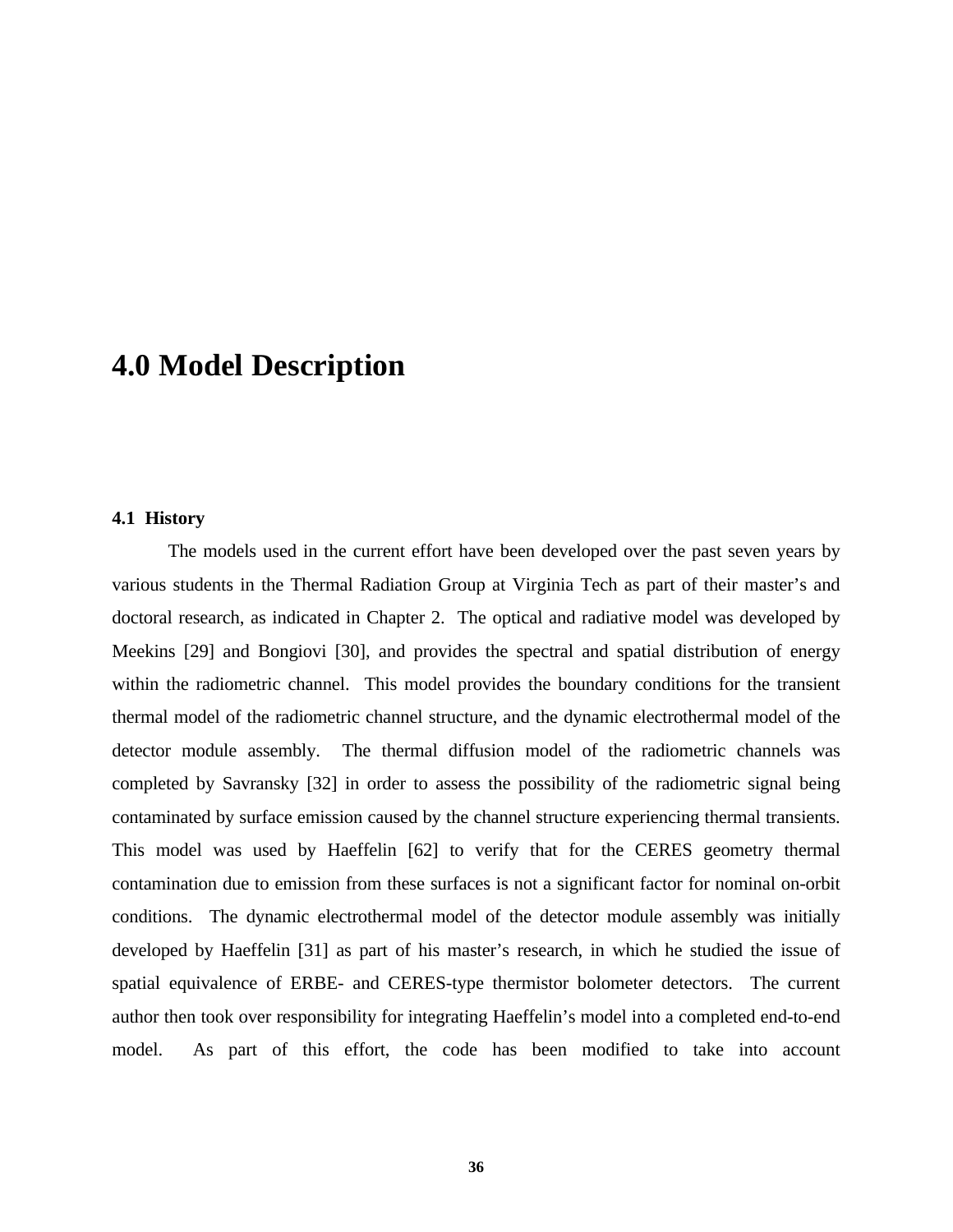transient temperature changes in the aluminum substrates behind the two detectors, thus linking them thermally. In addition, the electronic model was updated to represent the full suite of signalconditioning electronics of the CERES instrument. Finally, an optical front end was developed in order to be able to scan simulated Earth scenes as provided by Villeneuve [33]. The completed end-to-end model was validated by simulating the ground calibrations of the actual instrument, providing a virtual instrument with which to assess the performance of the actual flight instruments. A reduced-order version of the current model was supplied to Haeffelin as part of his doctoral research [62] in order to validate its performance and to assess generic concerns which may appear in operational scanning thermistor bolometer type radiometers.

#### **4.2 Optical and Radiative Model**

A Monte-Carlo ray-trace representation is used to compute the distribution of monochromatic radiation within the instrument. This distribution is quantified through the use of the monochromatic distribution factor,  $D_{ijk}$ . This factor is defined as the fraction of energy emitted from surface or volume element i in wavelength interval k which is absorbed by surface or volume element j. The distribution factor includes direct radiation from i to j as well as all possible diffuse and specular reflections and refraction through the bandpass filters. Basic assumptions allowing the use of this method are that thermal radiation transport between two elements may be assumed to occur in discrete energy bundles and the laws of chance may be used to determine the disposition of each energy bundle as it interacts with an element. The current model ignores diffraction effects since measurement of these effects on the flight instruments indicates that they are insignificant.

The enclosure specified by the instrument geometry is subdivided into surface elements whose absorptivities, degrees of specularity, and temperatures are specified. In addition, the bandpass filters may be subdivided into volume elements with known temperatures and transmissivities. A statistically significant number, typically in the millions, of optical energy bundles is then allowed to enter the enclosure through the baffle with directional and spatial distributions dependent upon the nature of the source field being simulated. A statistically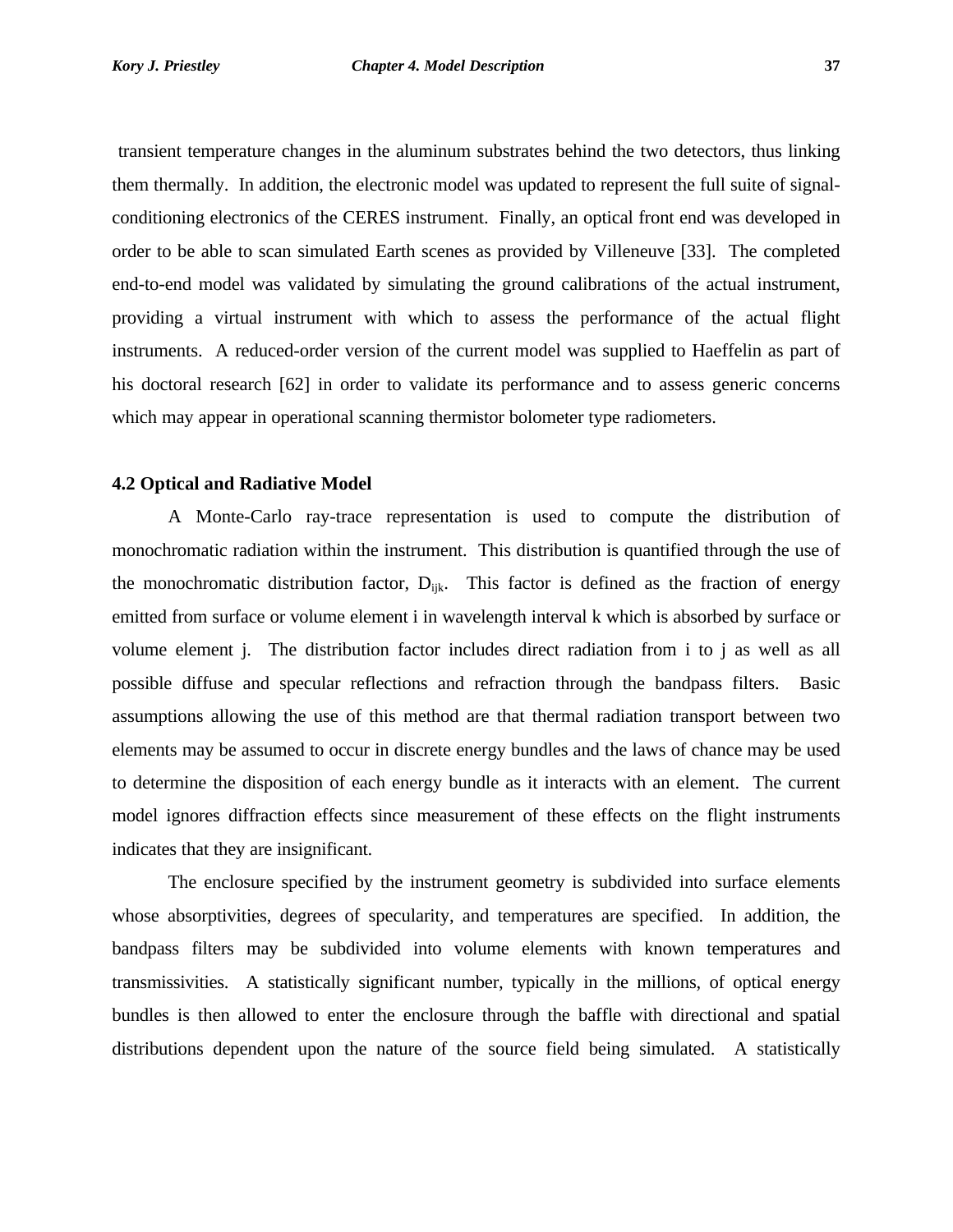significant number of energy bundles is also diffusely emitted from the interior surfaces of the instrument. The path of each bundle is traced through the channel as it is reflected from, and transmitted through, the various surface and volume elements until it is eventually absorbed or exits the instrument through the telescope opening. The distribution factor  $D_{ijk}$  is then estimatted as the ratio of the number of energy bundles emitted from surface or volume element i in wavelength interval k and absorbed by surface or volume element j to the number emitted from element i in wavelength interval k.

Following the definition of the monochromatic distribution factor, the power absorbed by surface or volume element j, due to emission from surface element i, in the wavelength interval k, is given by

$$
Q_{ijk} = \varepsilon_{ik} A_i e_{bk} (\Delta \lambda_k, T_i) D_{ijk} ,
$$
 (4.1)

where  $\varepsilon_{ik}$ ,  $A_i$ , and  $T_i$  are the emissivity in wavelength interval k (-), surface area (m<sup>2</sup>) and temperature (K) of element i, and  $e_{bk}$  is the emissive power of element i in wavelength interval k (W). In Eq. 4.1 the emissive power  $e_{bk}$  of an element in a given wavelength interval is found by integrating Planck's blackbody radiation distribution function over the wavelength band of interest,

$$
e_{bk} = \int_{\lambda_k}^{\lambda_k + \Delta\lambda_k} \frac{2\pi C_1}{\lambda^5 \left(e^{\frac{C_2}{\lambda_{\lambda_i}}} - 1\right)} d\lambda , \qquad (4.2)
$$

where  $C_1$  and  $C_2$  are physical constants and  $T_i$  is the temperature of the emitting element, i.

Finally, the total power absorbed by surface or volume element j due to emission from surface or volume element i,  $Q_{ij}$ , is given by

$$
Q_{ij} = \sum_{k} Q_{ijk} , \qquad (4.3)
$$

where the summation is over the k wavelength bands of interest. Note that the analysis implies the need for a separate monochromatic distribution factor matrix for each wavelength interval k.

Three properties of monochromatic distribution factors exist which may be used to reduce the time and effort required for their calculation. They are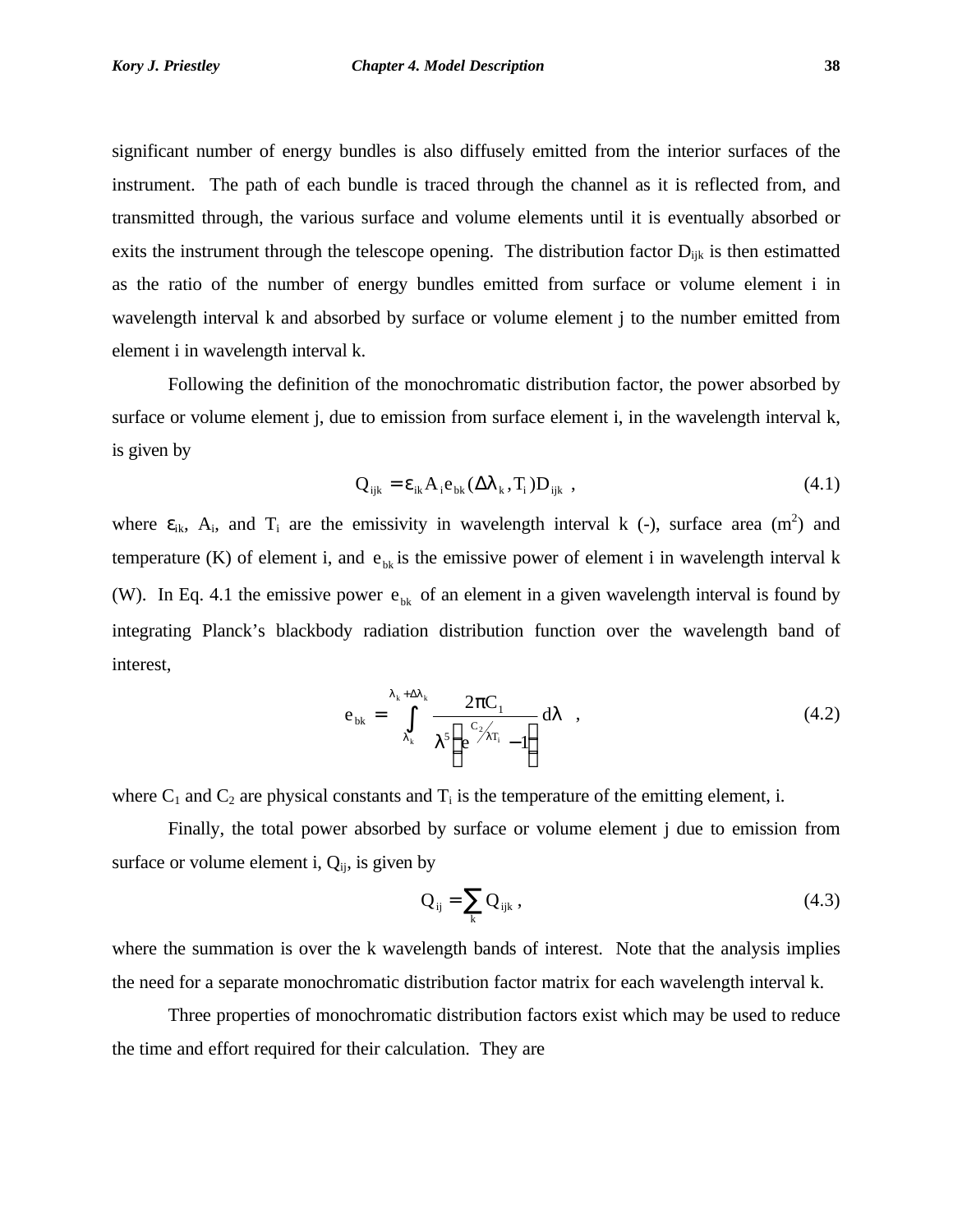$$
\sum_{j=1}^{n} D_{ijk} = 1.0, \qquad i = 1, 2, \dots n, \qquad k = 1, 2, \dots m
$$
 (4.4)

$$
\varepsilon_{ik}A_iD_{ijk} = \varepsilon_{jk}A_jD_{jik}, \quad i = 1, 2, ..., n, \quad j = 1, 2, ..., n, \quad k = 1, 2, ...m
$$
 (4.5)

and,

$$
\sum_{i=1}^{n} \varepsilon_{ik} A_i D_{ijk} = \varepsilon_{jk} A_j, \qquad j = 1, 2, \dots n, \qquad k = 1, 2, \dots m \,.
$$
 (4.6)

Equation 4.4 is a statement of conservation of energy for the special case of coherent scattering, while Eq. 4.5 expresses a reciprocity relationship. Equation 4.6 is a combination of Eqs. 4.4 and 4.5 and is obtained by summing Eq. 4.5 over i and applying Eq. 4.4 to the result. Equation 4.6 may be rearranged to represent the global error in a given column j of distribution factors corresponding to a given wavelength interval k.

percent error 
$$
=\left[1 - \frac{\sum_{i=1}^{n} \varepsilon_{ik} A_i D_{ijk}}{\varepsilon_{jk} A_j}\right] \times 100, \quad j = 1, 2, ..., n, \quad k = 1, 2, ..., m.
$$
 (4.7)

As the number of energy bundles emitted from each surface increases, the monochromatic distribution factors converge to their proper values, and the right hand side of Eq. 4.7 approaches zero.

## **4.3 Thermal Diffusion Model of the Detector Module Assembly**

Thermal diffusion in the detector module assembly has been modeled with a fully implicit finite difference formulation. The diffusion problem is three-dimensional, unsteady, and contains nonlinear boundary conditions. Since the thermophysical properties of the detector materials vary from one layer to the next, each layer has been subdivided into control volumes such that the properties are constant within the domain of a given control volume. Nodes are located at the centers of the control volumes so that, in general, each node has six neighbors. The temperature of each node is directly related to the temperatures of its adjacent nodes. In addition, because the problem is unsteady, the temperature of the node at the current time step also depends on its temperature at the previous time step.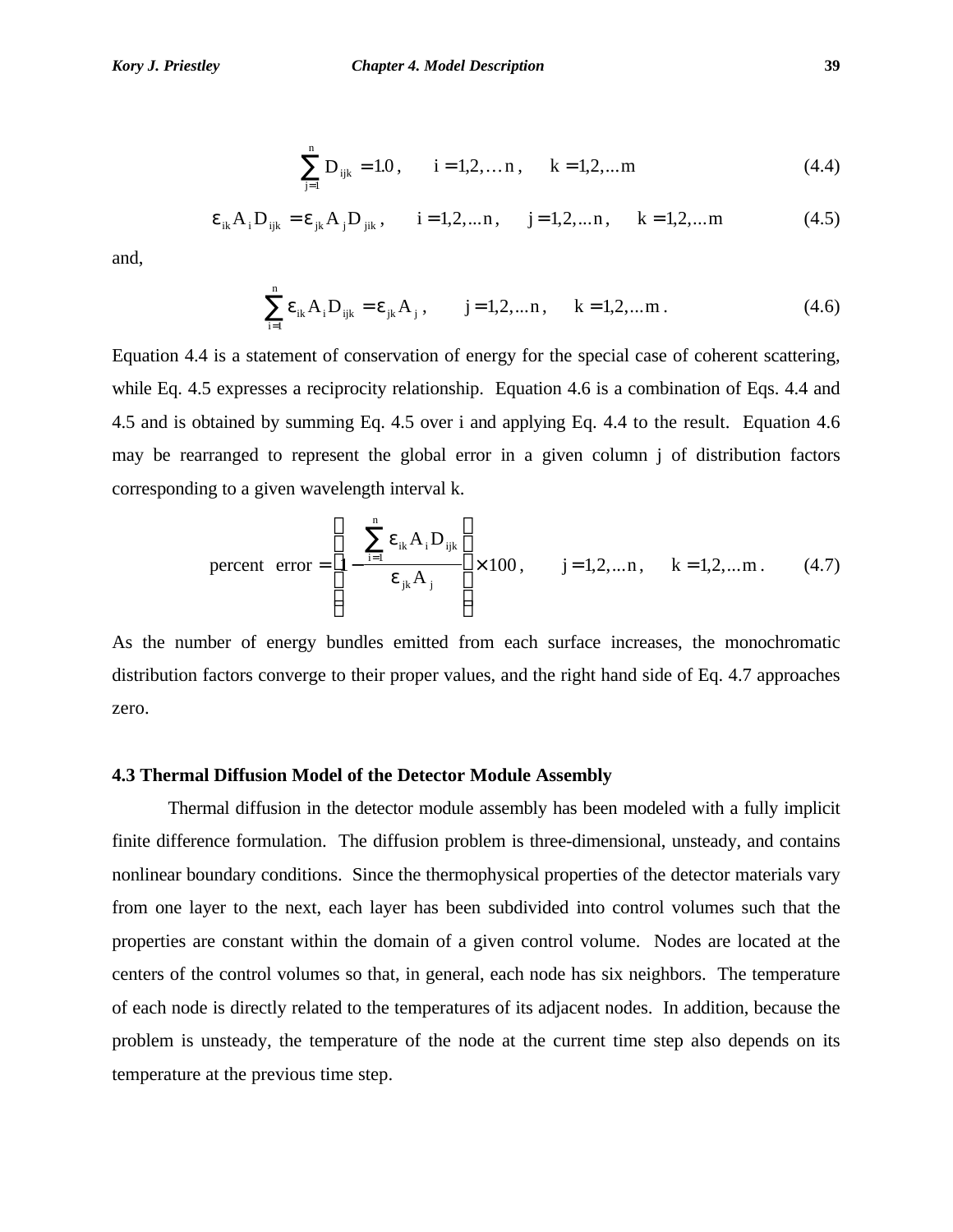The thermistor bolometers depicted in [Figure 3.8](#page-15-0) are geometrically three-dimensional. Although we know that heat is conducted primarily in one direction in the detectors, the threedimensionality of the problem is retained in order to accurately model diffusion in the aluminum substrate. In reality, the disks to which the detectors are attached have a circular cross-section. In the current effort they are modeled with a rectangular (27.62-by-27.62-mm) cross-section having the same surface area as the actual circular cross-section. This is justified since the modeling effort is concerned with determining the thermal environment in the vicinity of the detectors whose dimensions are small, 1.5-by-3.0-mm, relative to those of the disk, whose diameter is 30.76 mm. From the point of view of the energy flowing through the detectors, the disks are infinite plates and the diffusion path is essentially independent of whether or not the edge boundary is circular or rectangular.

The modeled boundary conditions may be stated as follows. The vertical edges of the detectors are considered to be insulated even though in reality a radiative boundary exists there. These edges are extremely thin and their temperature remains very close to that of the surroundings, so the net radiation to those edges may be considered negligible. The top surface of the active absorber layer receives radiation from the scene through the telescope, and also exchanges heat with its surroundings by radiation. The spatial distribution of energy absorbed by the top layer of the active absorber is known from Bongiovi's optical and thermal radiative model. The top surface of the compensating detector exchanges energy with its surroundings, the isothermal enclosure defined by the endcap geometry. The vertical edges of the aluminum substrates are insulated as they are on the actual instrument. On the active disk, a known temperature condition is applied to the boundary between the disk and optics housing. This is justified since the temperature at this location is actively controlled to a constant 38.0°C on the actual instrument using electrical heaters. Similarly, the interface between the compensating disk and the endcap is modeled with a constant temperature boundary as well. This is justified on the basis that a calibrated Platinum Resistance Thermometer (PRT) is embedded in the endcap. This PRT is used in conjunction with a PRT on the optics housing in the control logic for the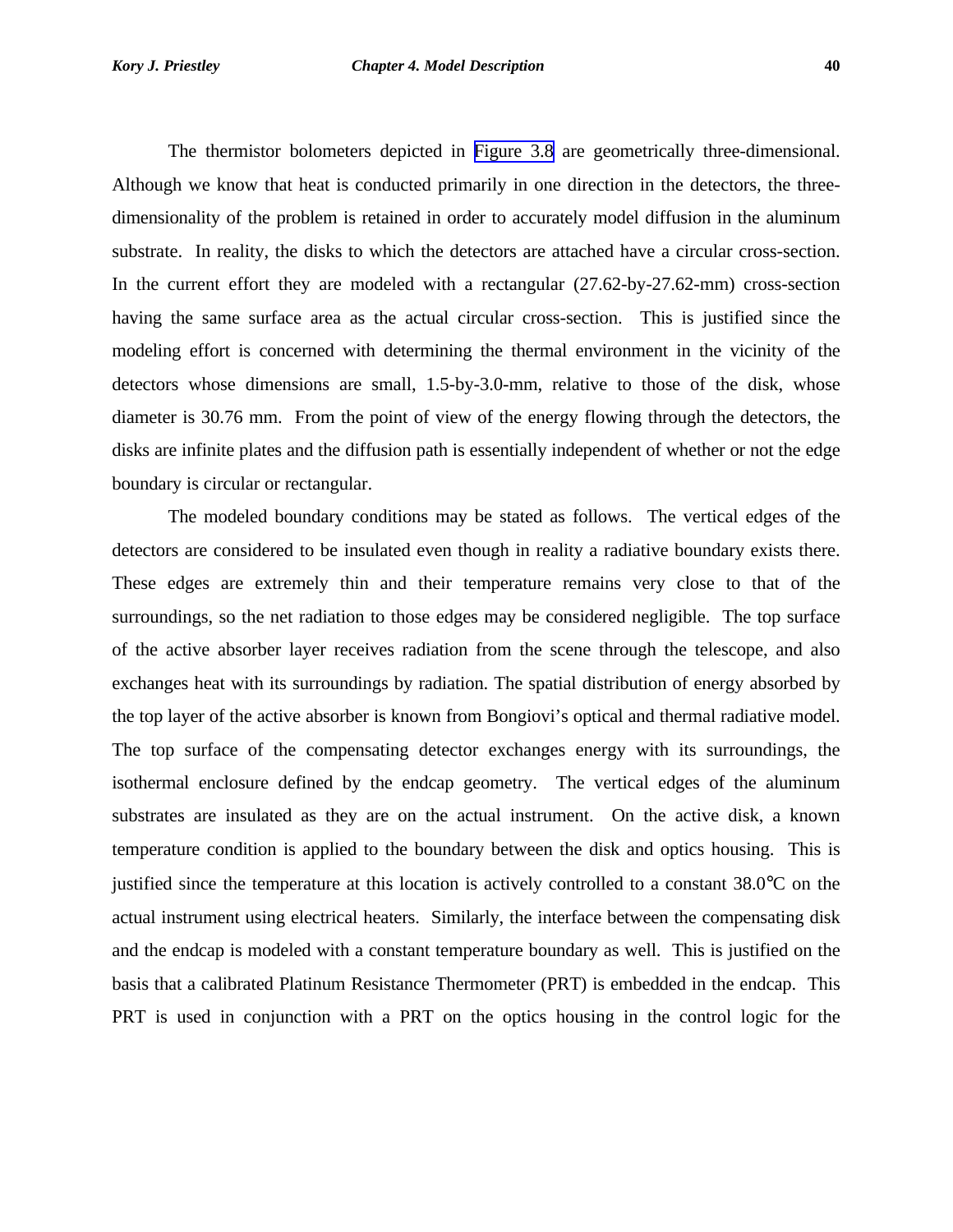maintenance of the detector module assembly temperature. A graphical description of the actual instrument and modeled boundary conditions may be seen in Figures [4.1](#page-24-0) and [4.2.](#page-25-0)

### **4.4 Electrical Diffusion Model**

The active and compensating thermistor bolometers are mounted in a detector bridge circuit, as shown in [Figure 3.9.](#page-16-0) In each bolometer, electrical current passes through the thermistor layer which is connected to the circuit by platinum leads. The resistance provided by a square sheet of thermistor material is directly related to its temperature by Eq. 3.1.

When the active bolometer receives a radiative heat input, its temperature distribution changes rapidly which, in turn, changes the overall resistance of the thermistor. Equation 3.1 cannot be used to relate the average temperature of the thermistor to its overall resistance. Instead, given an assumed electrical potential difference across the detector, a discrete electric field is computed using the two-dimensional electric diffusion equations. Local electrical conductivity is computed from local temperatures given by the thermal analysis. The current density passing through the detector is then computed by applying Ohm's law locally. Finally, the overall resistance of the thermistor is computed as an equivalent resistance; that is, as the ratio of the applied potential difference to the computed total current. Complete details of this analysis are given in Haeffelin [31].

## **4.5 Detector Circuit Model**

The detector signal-conditioning electronics, shown in Figures [3.9](#page-16-0) and [3.10,](#page-17-0) transform variations of the thermistor electrical resistance into fluctuations of the electrical output voltage. The active and compensating thermistor bolometers are mounted in adjacent arms of a bridge circuit and fixed resistors are mounted in the other two arms. When the radiative power incident to the active bolometer imparts a condition such that the bridge is balanced, no bridge output voltage is produced. The idea behind the bridge is that if the heatsink temperature changes it will affect both thermistors in the same way. Therefore, the balance (or unbalance) of the bridge will remain unchanged, as will the output signal.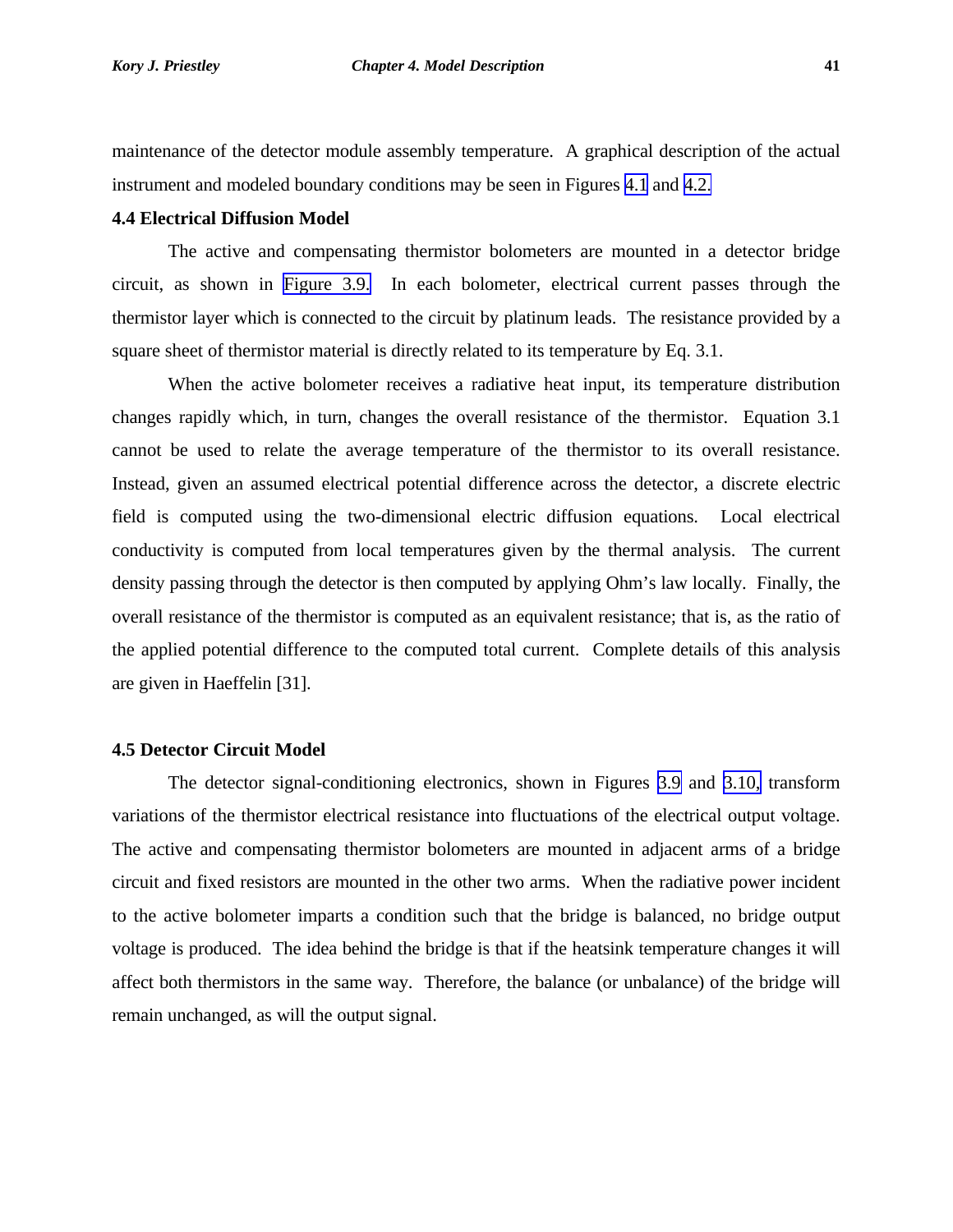The compensating bolometer sees only minimal changes in radiative heat input and so its temperature, and thus its electrical resistance, might be expected to remain constant. However, when the radiative heat input to the active bolometer changes, the resistance of the active thermistor changes, creating a time-varying current flow through both the active and compensating detectors. This means that the levels of self-heating in both thermistors change with any change in radiative input to the active bolometer. The current model correctly describes this feedback loop.

Once the electrical resistances of the active and compensating bolometers are established, the signal response of the detector bridge is computed in two steps. The pre-amplifier portion of the signal conditioning electronics consists of a standard instrumentation amplifier and low-pass filter. For the current effort the electronic components are treated as ideal. This is justified by the fact that very stable high-performance flight components are used in their fabrication. With this assumption the signal leaving the instrumentation amplifier  $V_{10}$  in [Figure 3.9](#page-16-0) may be computed by the relation

$$
V_{10} = V_{\text{bridge}} \left[ \frac{R_{11}}{R_8} \left( \frac{R_5 + 2R_6}{R_5} \right) \right],
$$
 (4.1)

where the bridge potential difference  $V_{\text{bridge}}$  is defined by the relation

$$
V_{\text{bridge}} = V_2 - V_1 \tag{4.2}
$$

Similarly, the low-pass filter transfer function may be represented by the relation

$$
V_{\text{out}} = -\frac{1}{R_{12}C_1} \int V_{10} dt
$$
 (4.3)

However the resistance  $R_{14}$  limits the low-frequency gain of the circuit; thus Eq. 4.3 is only accurate for input frequencies somewhat greater than

$$
f(Hz) = \frac{1}{2pR_{14}C_1} \tag{4.4}
$$

Sufficiently far below this frequency, the low-pass filter acts only as an amplifier with gain determined by